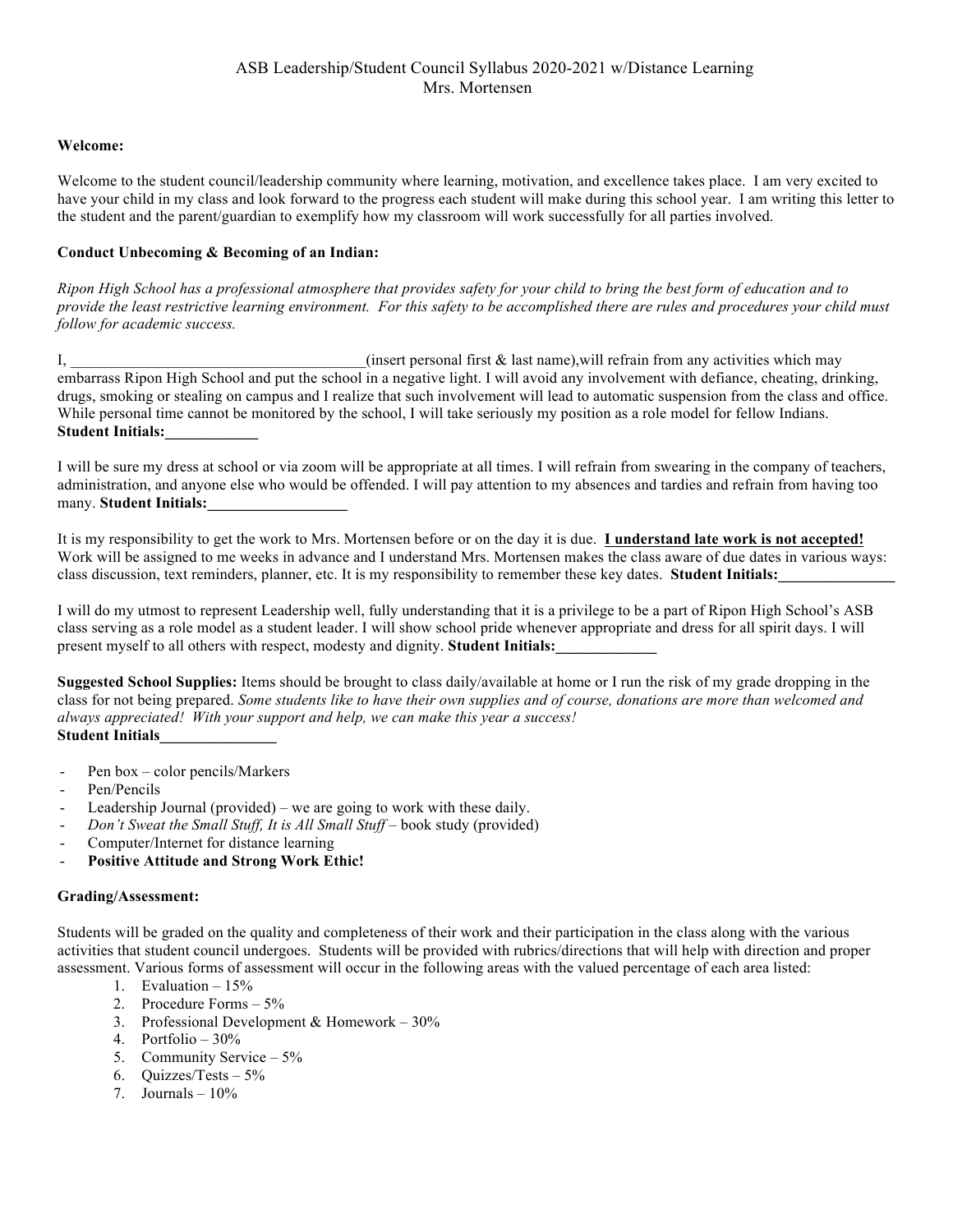#### **ASB Leadership Rank & Support Program**

It is important when holding a leadership position that you take care of those you represent rather than pursue personal rewards. This is similar to our government structure where voters pick representatives to bring forth their wants and needs to the governing structure for protection and basic needs in society. Student Council has elected positions where you as an individual represent the student body. Also as an ASB Executive Member it is your responsibility to make sure those elected in positions below you are doing their job and are protected as well.

Leadership will take a different course with the Rank and Support Program. As an ASB Executive Member, you will be responsible for individuals underneath you. You will make sure they are doing well in school, help/listen when necessary, help to develop them into a stronger leader, do they need a friend, do they need someone to go to lunch with, help with other courses on campus, etc. *A title can be given to anyone, but you truly have to earn the position title to be considered good at the job you hold. How do you want to be remembered as you hold this position?*

In our past – this leadership course has been more about oneself rather than taking care of each other. There is much difference between the attitude and work ethic of a freshman when compared to a senior. It is imperative that the seniors are the leaders in this course taking care of those below them, guiding them into becoming strong leaders, and then take care of their own self. The activities director will look to you at various events to make sure everyone is doing their job and expect you as an ASB Executive Member to be the last one there until the event is cleaned up and finished. You will oversee those on the list below and make sure they too are helping at every event held during the school year. The AD will look to you when there are issues with other members in leadership as to why things are not getting done. You basically report to me about behaviors of yourself and of the peers you oversee. Your position is not meant to be best friends with each person, rather to be in charge of each person and their leadership ability. You will be in charge to decide who will be a part of our program in the future. Please pay attention to each person you are in charge of!

The following is the position of the ASB Executive Member and who they will be responsible for throughout the year starting with Core Camp and ending up to the last day of school. There is no room in this course for selfish beings. Please keep this in mind.

| <b>ASB Executive Member:</b>               | <b>Individuals Responsible for:</b>                        |
|--------------------------------------------|------------------------------------------------------------|
| ASB President – Niki Nguyen                | <b>Freshmen Representatives:</b>                           |
|                                            | Spencer Redula, Kylee Brown, Madeline Stewart, Devin       |
|                                            | Fitzpatrick, Payton Miller-Kay, Jennaveve Albert, Katie    |
|                                            | Rhodes, Jenna Skavdahl, Ava Keast                          |
| ASB Vice President – Kate Villegas         | <b>Commissioners:</b>                                      |
|                                            | Laila Irigoyen, Gianna Welsh, Natalie Johnson, Dillan      |
|                                            | Saltsman, Bryan Ochoa, Anthony Sausedo, Malery States,     |
|                                            | Deicia Gutierrez, Lydia Waters, Gabbi Ilardi, Derek Nguyen |
|                                            | & Isabella DiGulio                                         |
| ASB Administrative Assistant – Abby Campos | <b>ASB Team:</b> Niki, Kate & Gracie                       |
| ASB Board Member - Gracie Jaime            | <b>Sophomore Officers:</b>                                 |
|                                            | Makenzie Loechler, April Yan, Kade Nelson, Jaydin Kroutil  |
|                                            | <b>Junior Officers:</b>                                    |
|                                            | Naomi Wilbur, Emma Phelps, Avery Redula, Kayla Pankey      |
|                                            | <b>Senior Officers:</b>                                    |
|                                            | Brendan Lan, Zoe Barba, Jacob Curless, Gabriel Herrera     |

I understand the Rank & Support system in place. Student Initials:

### **Expectations:**

I am going to expect the best quality of work that each student is capable of doing and I will demand a lot of time for this program. We will work on development a professional leader, community service member, and being a well-rounded peer at RHS. I believe that by having high expectations for your child they can grow into a more successful student. It is my goal to see your child grow into a strong leader here at Ripon High by being involved in activities and help their peers around them. During this time, the support and guidance from me as the teacher and you as the parent/guardian is essential for achievement. A strong partnership, administration, and teachers are imperative for student improvement.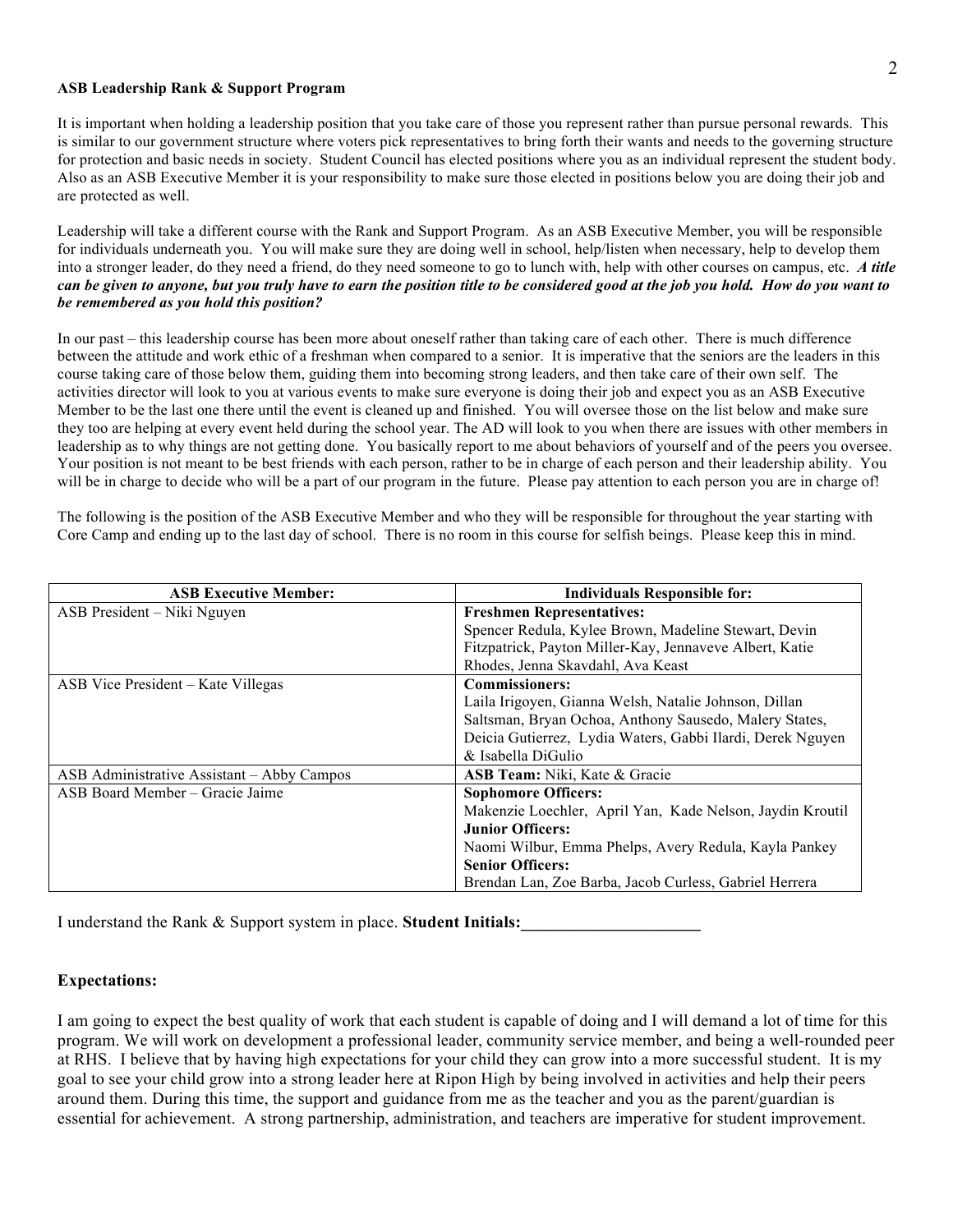## **2020-2021 – #riponstrong**

To represent another is to respect him/her. You must understand the other to be his or her voice. The best leaders represent their constituents even if it goes against what the leader wants. The best leaders listen to their people and bring their ideas to the table, making sure all voices are heard. Votes are cast based on the opinions of others. The leaders' constituents must feel their opinions, their ideas, their voices are heard. We must let them know that we are their representatives and we believe in making the best opportunities, the best memories, the best school year for them. We are here to represent the Indians; to create school unity by representing the unheard; to have an open mind when listening to others and to spark the spirit in those we represent – because it is the Indian Community we serve this year.

The following is the student leader contract you will follow to elicit the most **Indian Pride** and **respect** from the RHS student body. **Initial on the line agreeing to each statement.**

| I currently have a 2.0 GPA and no Fs on my most recent report card. I also realize that I must maintain a<br>2.0 GPA with no Fs in the first semester of the school year or I there will be a discussion of removal from<br>the leadership program.                                                                       |
|---------------------------------------------------------------------------------------------------------------------------------------------------------------------------------------------------------------------------------------------------------------------------------------------------------------------------|
| I understand that members who obtain excessive tardies (more than $3$ /week), truancies, suspensions $(2+)$ ,<br>and/or behavioral referrals $(2+)$ will be asked to transfer out of the class pending our return to campus.<br>I understand that I must be enrolled full-time (at least 5 classes) at Ripon High School. |
| I will attend all assigned leadership events (set-up and clean-up/zooms) and will attend all formal<br>meetings and/or meetings and trainings related to my job.                                                                                                                                                          |
| I understand that Leadership meets during 6 <sup>th</sup> period, but I may be asked to be involved in activities which<br>require preparation before school, at break, at lunch, or after-school.                                                                                                                        |
| I understand that I will not only be evaluated by Mrs. Mortensen, but the ASB President as well.<br>I will represent the Associated Student Body of Ripon High School at community functions and will                                                                                                                     |
| advocate positively for our school always.<br>I will follow the rules and regulations of Ripon High School and the individual classes in which I am                                                                                                                                                                       |
| enrolled.<br>I understand that if I am not fulfilling my duties and responsibilities my leadership adviser will speak with<br>me and we will discuss what changes need to be made. If these changes are not made, I will be asked to                                                                                      |
| leave the class.<br>I will keep up with my academic work but will not spend leadership time working on other classes. (If<br>another teacher has a problem with me, I will listen to my adviser's feedback about the situation and will                                                                                   |
| accept this advice as assistance that needs to be heard.)<br>I will be a loyal leader and will communicate directly with my adviser if a conflict arises. I will not spread<br>negative sentiment, rumors or gossip, about an adviser or fellow classmates. Social media included.                                        |
| If there is evidence that I am not meeting the above standards, I understand I may be removed from the<br>class.                                                                                                                                                                                                          |
| I understand that being a part of the leadership class is a privilege and <b>NOT</b> a right.                                                                                                                                                                                                                             |

I have read and understand the above statements and will continue meet the qualifications above.

## **Student Leader's Signature** \_\_\_\_\_\_\_\_\_\_\_\_\_\_\_\_\_\_\_\_\_\_\_\_\_\_\_\_\_

## **Leadership Core Principles Agreement (Student)**

I understand and stand by the Core Principles established at Core Camp this summer. The purpose of these principles is to run activities successfully, gain insight into professional development, and evaluate the induvial and family unit within this class.

- 1. Connection is Key
- 2. Be accepting to Change
- 3. Fail Forward
- 4. Dare to Lead